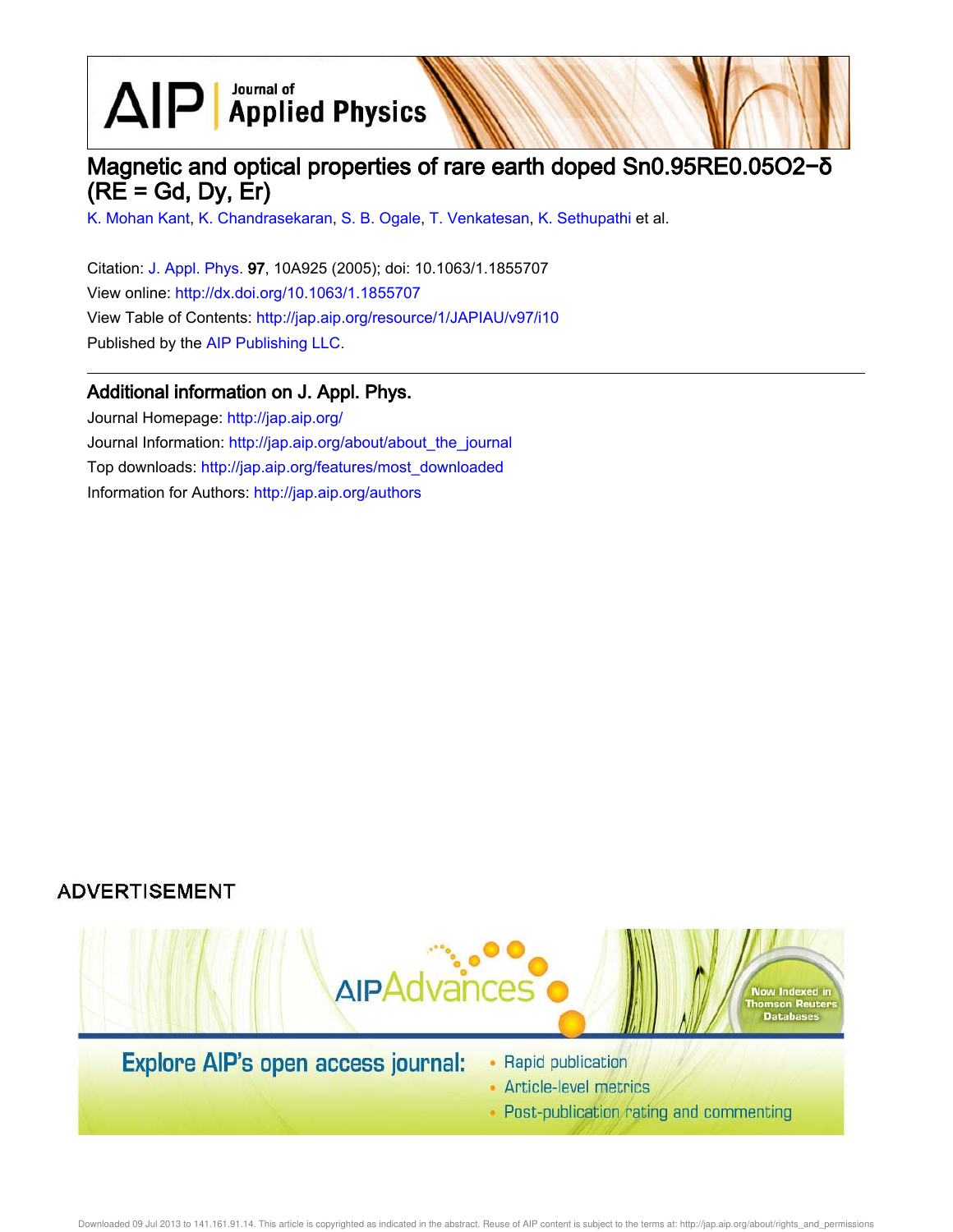# **Magnetic and optical properties of rare earth doped Sn0.95RE0.05O2−**<sup>d</sup> "**RE=Gd, Dy, Er**…

### K. Mohan Kant

*Department of Physics, Indian Institute of Technology-Madras, Chennai - 600 036, India and Materials Science Research Centre, Indian Institute of Technology-Madras, Chennai - 600 036, India*

#### K. Chandrasekaran

*Materials Science Research Centre, Indian Institute of Technology-Madras, Chennai - 600 036, India*

## S. B. Ogale and T. Venkatesan

*Center for Superconductivity Research, University of Maryland, College Park, Maryland 20742*

#### K. Sethupathi

*Department of Physics, Indian Institute of Technology-Madras, Chennai - 600 036, India*

## M. S. R. Rao $a^{(i)}$

*Department of Physics, Indian Institute of Technology-Madras, Chennai - 600 036, India; Materials Science Research Centre, Indian Institute of Technology-Madras, Chennai - 600 036, India; and Center for Superconductivity Research, University of Maryland, College Park, Maryland 20742*

(Presented on 8 November 2004; published online 2 May 2005)

The magnetic and optical properties of rare earth (Gd, Dy, and Er) ion doped  $SnO<sub>2</sub>$  bulk and optical properties of thin films are investigated. The bulk samples were found to show an upturn in ac magnetic susceptibility at low temperatures  $T_U$  and exhibited a paramagnetic moment at room temperature. The band gap of the bulk samples was found to be independent of the rare earth (RE) ions while for the thin films it varied from 3.48 eV to 3.58 eV. The observed low temperature upturn suggests an interesting magnetic property in SnO<sup>2</sup> with RE doping. © *2005 American Institute of Physics.* [DOI: 10.1063/1.1855707]

### **I. INTRODUCTION**

The quest for dilute magnetic semiconductors (DMS), which exhibit magnetism at temperatures below and above room temperature spans over several classes of materials. Such materials are important in the development of spintronic applications like spin injectors for semiconductor heterostructures that can operate preferably without cryogenic cooling. Group III-V and II-VI DMS materials typically exhibit Curie temperatures *T<sup>c</sup>* well below ambient temperature due to weak interaction of the magnetic impurities. Calculations based on the Zener's model of magnetism suggested that the strongest interaction is that mediated by holes, and experimental studies carried out to date have borne out this prediction.<sup>1</sup> One notable exception is that of Mn-doped GaN, which grows *n*-type by gas-source molecular beam epitaxy under certain conditions and appears to be ferromagnetic at room temperature.<sup>2</sup> In addition, it has recently been shown that wide band-gap oxide semiconductors exhibit DMS property with  $3d$ -transition metal dopants. Co-doped TiO<sub>2</sub> anatase and Co-doped  $SnO<sub>2</sub>$  are ferromagnetic well above room temperature, however, the mechanism of magnetism remains unknown. $3-6$ 

Most of the conventional III-V based DMS materials exhibit Curie temperatures of about 150 K or less and are *p*-type, which means that the exchange interaction leading to ferromagnetic behavior is hole mediated. Much of the effort

a)Author to whom correspondence should be addressed; electronic mail: msrrao@iitm.ac.in, msrrao@squid.umd.edu

expended to date to understand the properties of thin-film DMS materials has focused on Mn-doped II-VI, III-V, and Group IV semiconductors. Relatively little effort has gone into the investigation of oxide-based semiconductors to find out whether they are magnetically more robust. Such a study is important as oxides have a wider base in terms of bandgap tenability and electrical property variations. Co-doped  $TiO<sub>2</sub>$  has recently been discovered to be the most magnetically robust DMS with regard to magnetic moment at saturation, coercivity field, and Curie temperature. Indeed, it is one of the very few DMS materials to exhibit ferromagnetic behavior above 300 K. In addition, it has been shown that  $TiO<sub>2</sub>$  can be grown epitaxially by both pulsed laser deposition (PLD) and oxygen plasma assisted molecular beam epitaxy. However, the resulting magnetic properties differed considerably for the two growth methods.

Wide and direct band-gap semiconductors are of great interest in ultraviolet (UV) optical devices, such as light emitting diodes and laser diodes.<sup>7</sup> Tin oxide  $(SnO<sub>2</sub>)$  is an important *n*-type semiconductor with a wide band gap  $(E_g$  $=3.6$  eV at 300 K). Furthermore, recently applications of SnO<sub>2</sub> have been extended to solar cells because of the optical conduction of SnO<sub>2</sub>. In recent years, considerable efforts have been focused on the synthesis of magnetic impurity doped  $SnO<sub>2</sub>$  thin films in order to explore DMS properties. A variety of methods such as sol-gel,<sup>8</sup> chemical vapor deposition,  $\frac{9}{11}$  magnetron sputtering,<sup>10</sup> and thermal evaporation<sup>11</sup> have been used to prepare  $SnO<sub>2</sub>$  thin films or nanoparticles.

Rare earth (RE) metal ion doping in various hosts, on the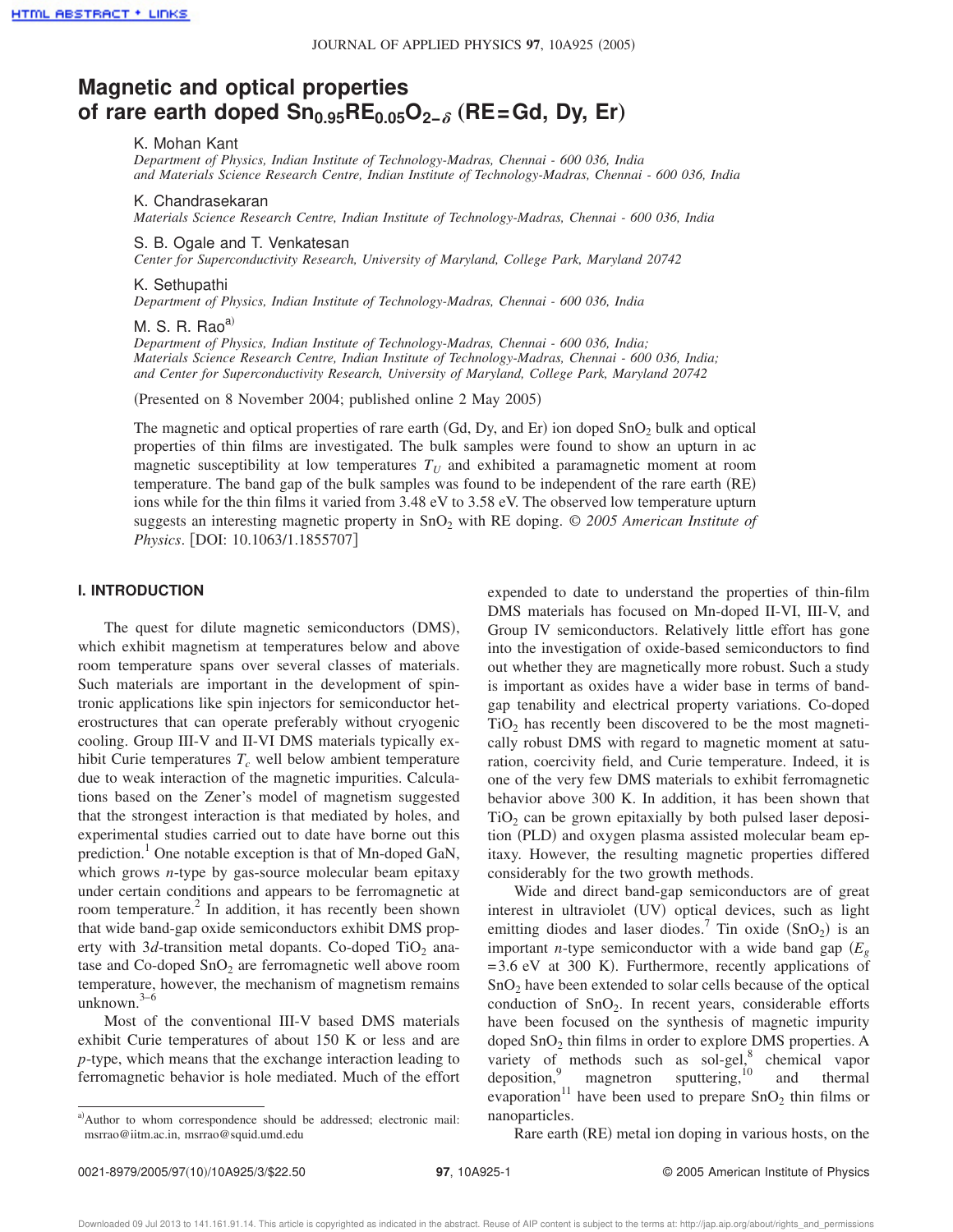

FIG. 1. X-ray diffractograms of polycrystalline  $Gd_{0.05}Sn_{0.95}O_{2-\delta}$ Dy<sub>0.05</sub>Sn<sub>0.95</sub>O<sub>2− $\delta$ </sub>, and Er<sub>0.05</sub>Sn<sub>0.95</sub>O<sub>2− $\delta$ </sub>.

other hand, has been investigated most frequently due to their unique fluorescence properties, stability, and high emission quantum yields. It is also important to note that rare earth ions can be doped into oxide hosts with relative ease. It was envisaged that if rare earth ions can be doped into oxide based semiconductors, then band-gap excitations may result in efficient energy transfer that would result in interesting optical as well as magnetic properties. It is therefore interesting from a technological point of view to dope oxide semiconductors with rare earth ions to see the possibility of coexistence of optical and magnetic properties. If found, such a coexistence will be of great importance for magnetooptical device applications.

#### **II. EXPERIMENT**

Polycrystalline  $Gd_{0.05}Sn_{0.95}O_{2-\delta}$ ,  $Dy_{0.05}Sn_{0.95}O_{2-\delta}$ , and  $\text{Er}_{0.05}\text{Sn}_{0.95}\text{O}_{2-\delta}$  samples were prepared using conventional solid-state method. High pure  $(>99.9\%)$  oxides of rare earth,  $Gd_2O_3$ ,  $Dy_2O_3$ , and  $Er_2O_3$  were weighed stoichiometrically with  $SnO<sub>2</sub>$ , mixed thoroughly and calcined at 1200 °C for 24 h. This procedure was repeated thrice and the resultant powder was pressed into pellets and sintered at 1350 °C for 24 h. The phase formation was confirmed by x-ray, diffraction. These pellets were used as targets to grow thin films by PLD technique using Nd:YAG (YAG—yttrium aluminum garnet) pulsed laser (wavelength 355 nm, pulse width 19 ns, repetition rate 10 Hz, and laser fluence 2 J cm<sup>-2</sup>). The following discussion is based on films grown at an oxygen partial pressure of  $1\times10^{-4}$  Torr and a substrate

TABLE I. Paramagnetic moment of the bulk sample obtained from VSM of 1 T at room temperature, optical band gap of the thin films and lattice constants of bulk sample.

| Compound                                              | Paramagnetic moment<br>$(\mu_R/RE$ ion) | Band gap<br>(eV) | Lattice constants<br>(Å)     |
|-------------------------------------------------------|-----------------------------------------|------------------|------------------------------|
| $Gd_{0.05}Sn_{0.95}O_{2-\delta}$                      | 0.018                                   | 3.58             | $a = 4.719$ ,<br>$c = 3.177$ |
| $Dy_{0.05}Sn_{0.95}O_{2-\delta}$                      | 0.021                                   | 3.50             | $a = 4.717$ .<br>$c = 3.175$ |
| $\text{Er}_{0.05}\text{Sn}_{0.95}\text{O}_{2-\delta}$ | 0.017                                   | 3.48             | $a = 4.703$ .<br>$c = 3.173$ |



FIG. 2. Temperature variation of ac magnetic susceptibility of bulk REdoped  $SnO<sub>2</sub>$ .

temperature of 700 °C as these growth parameters yielded the best results. The diffuse absorption spectroscopy for the samples was found using a Carey UV-Vis spectrometer. The room temperature magnetic moment up to a field of 1 T was measured using a Varian vibrating sample magnetometer, and ac magnetic susceptibility studies in the temperature range of 300 K–14 K were carried using a commercial ac susceptometer.

#### **III. RESULTS AND DISCUSSION**

The X-ray diffractograms of  $Gd_{0.05}Sn_{0.95}O_{2-\delta}$ ,  $Dy_{0.05}Sn_{0.95}O_{2-\delta}$  and  $Er_{0.05}Sn_{0.95}O_{2-\delta}$  are shown in Fig. 1. The samples could be indexed to a tetragonal structure with lattice parameters listed in Table I.

The lattice constants were found to be the same for all the three samples possibly due to the very low concentration of the rare earth ion present in the host lattice. The temperature variation of susceptibility for the bulk samples is shown in Fig. 2. It is seen that all the three samples exhibit a paramagnetic behavior at room temperature with an upturn  $\sim$ 150 K) followed by saturation at low temperatures. The temperature of the upturn is found to be the highest for the Gd doped compound  $(175 K)$ , lowest for the Er doped compound  $(\sim110 \text{ K})$ , and the Dy doped compound exhibiting it at around 150 K. It is interesting to see if these upturn temperatures correspond to the ordering temperatures of the RE ions used for doping in this study. Table II lists the ordering temperatures [Curie  $(T_C)$  and Neel  $(T_N)$ ] of the RE ions. We found that  $SnO<sub>2</sub>$  doped with Gd and Er showed  $T<sub>U</sub>$ 's that do not correspond to the elemental ordering temperatures of the respective RE ions, thus ruling out the observed upturn due

TABLE II. Curie temperature  $T_C$  and Neel temperature  $T_N$  of the RE ions.

|                      | $T_C$ (K) | $T_N$ (K) |
|----------------------|-----------|-----------|
| Er                   | 20        | 84        |
|                      | 85        | 179       |
| $_{\rm Gd}^{\rm Dy}$ | 293       | $\cdots$  |